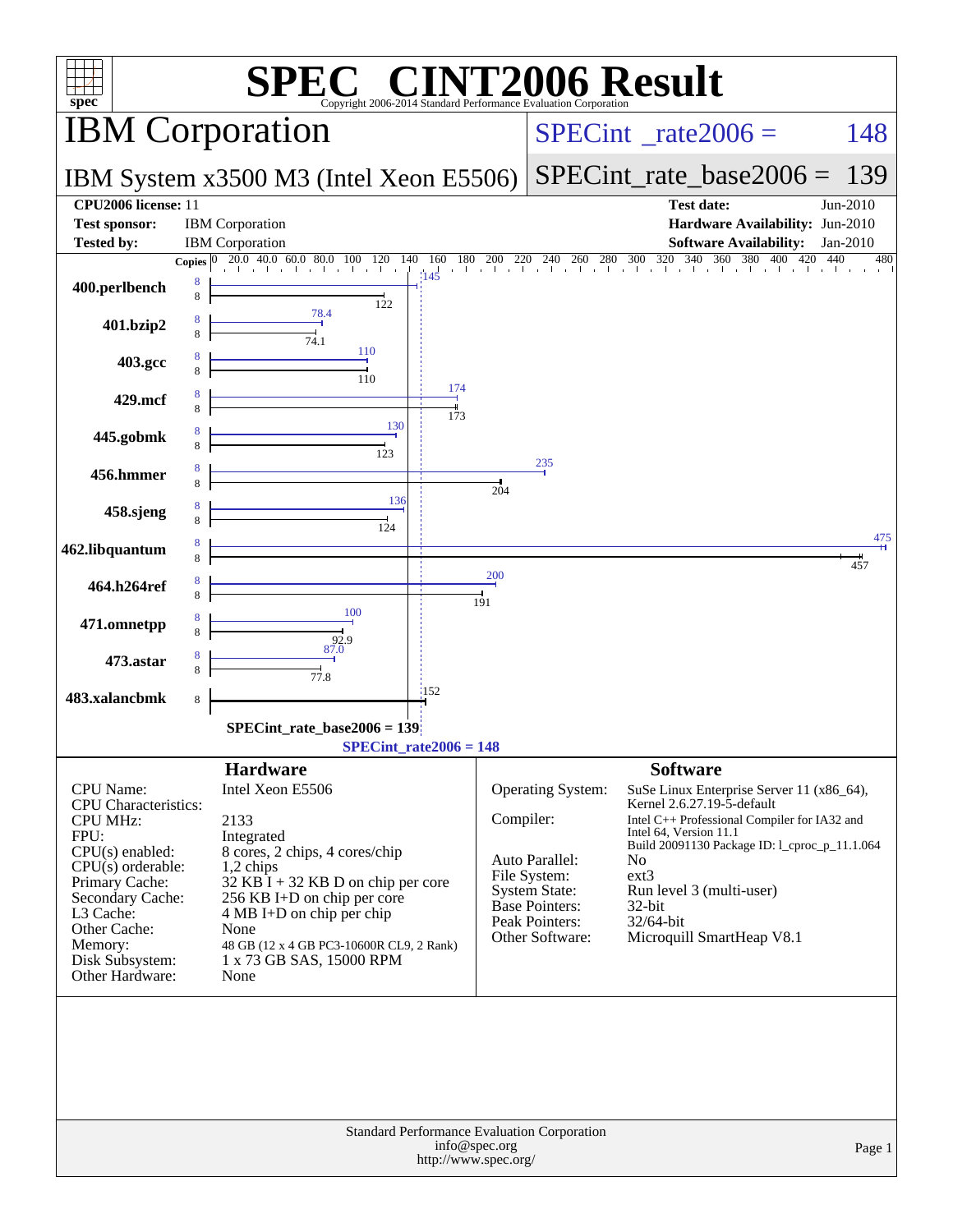

## IBM Corporation

#### SPECint rate $2006 = 148$

#### IBM System x3500 M3 (Intel Xeon E5506) [SPECint\\_rate\\_base2006 =](http://www.spec.org/auto/cpu2006/Docs/result-fields.html#SPECintratebase2006) 139

**[CPU2006 license:](http://www.spec.org/auto/cpu2006/Docs/result-fields.html#CPU2006license)** 11 **[Test date:](http://www.spec.org/auto/cpu2006/Docs/result-fields.html#Testdate)** Jun-2010

**[Test sponsor:](http://www.spec.org/auto/cpu2006/Docs/result-fields.html#Testsponsor)** IBM Corporation **[Hardware Availability:](http://www.spec.org/auto/cpu2006/Docs/result-fields.html#HardwareAvailability)** Jun-2010 **[Tested by:](http://www.spec.org/auto/cpu2006/Docs/result-fields.html#Testedby)** IBM Corporation **[Software Availability:](http://www.spec.org/auto/cpu2006/Docs/result-fields.html#SoftwareAvailability)** Jan-2010

#### **[Results Table](http://www.spec.org/auto/cpu2006/Docs/result-fields.html#ResultsTable)**

|                    | <b>Base</b>   |                |       |                |       |                |       | <b>Peak</b>   |                |              |                                                                                                          |              |                |              |
|--------------------|---------------|----------------|-------|----------------|-------|----------------|-------|---------------|----------------|--------------|----------------------------------------------------------------------------------------------------------|--------------|----------------|--------------|
| <b>Benchmark</b>   | <b>Copies</b> | <b>Seconds</b> | Ratio | <b>Seconds</b> | Ratio | <b>Seconds</b> | Ratio | <b>Copies</b> | <b>Seconds</b> | <b>Ratio</b> | <b>Seconds</b>                                                                                           | <b>Ratio</b> | <b>Seconds</b> | <b>Ratio</b> |
| 400.perlbench      | 8             | 641            | 122   | 640            | 122   | 640            | 122   | 8             | 538            | 145          | 538                                                                                                      | 145          | 539            | 145          |
| 401.bzip2          | 8             | 1042           | 74.1  | 1043           | 74.0  | 1042           | 74.1  | 8             | 985            | 78.4         | 985                                                                                                      | 78.4         | 984            | 78.5         |
| $403.\mathrm{gcc}$ | 8             | 586            | 110   | 583            | 110   | 586            | 110   | 8             | 586            | 110          | 586                                                                                                      | <b>110</b>   | 583            | 111          |
| $429$ .mcf         | 8             | 423            | 172   | 420            | 174   | 421            | 173   | 8             | 420            | 174          | 420                                                                                                      | 174          | 421            | 173          |
| $445$ .gobmk       | 8             | 683            | 123   | 684            | 123   | 683            | 123   |               | 644            | 130          | 641                                                                                                      | 131          | 645            | 130          |
| 456.hmmer          | 8             | 365            | 204   | 367            | 204   | 365            | 205   | 8             | 317            | 235          | 317                                                                                                      | 235          | 318            | 235          |
| $458$ .sjeng       | 8             | 779            | 124   | 780            | 124   | 779            | 124   | 8             | 713            | 136          | 713                                                                                                      | 136          | 713            | 136          |
| 462.libquantum     | 8             | 374            | 443   | 363            | 457   | 362            | 458   | 8             | 352            | 472          | 349                                                                                                      | 475          | 349            | 475          |
| 464.h264ref        | 8             | 927            | 191   | 926            | 191   | 924            | 192   | 8             | 883            | 200          | 883                                                                                                      | 200          | 883            | <b>200</b>   |
| 471.omnetpp        | 8             | 538            | 92.9  | 538            | 92.9  | 538            | 92.9  | 8             | 499            | 100          | 500                                                                                                      | 100          | 499            | <b>100</b>   |
| $473$ . astar      | 8             | 722            | 77.8  | 722            | 77.8  | 723            | 77.7  | 8             | 645            | 87.0         | 644                                                                                                      | 87.2         | 646            | 87.0         |
| 483.xalancbmk      | 8             | 364            | 152   | 364            | 152   | 366            | 151   | 8             | 364            | <u>152</u>   | 364                                                                                                      | 152          | 366            | 151          |
|                    |               |                |       |                |       |                |       |               |                |              | Results appear in the order in which they were run. Bold underlined text indicates a median measurement. |              |                |              |

#### **[Submit Notes](http://www.spec.org/auto/cpu2006/Docs/result-fields.html#SubmitNotes)**

The config file option 'submit' was used. numactl was used to bind copies to the cores

#### **[Platform Notes](http://www.spec.org/auto/cpu2006/Docs/result-fields.html#PlatformNotes)**

 Turbo Mode Enable Turbo Boost set to Traditional CPU C State Enable

#### **[General Notes](http://www.spec.org/auto/cpu2006/Docs/result-fields.html#GeneralNotes)**

 Binaries were compiled on SLES 10 with Binutils 2.18.50.0.7.20080502 'ulimit -s unlimited' was used to set the stack size to unlimited prior to run

### **[Base Compiler Invocation](http://www.spec.org/auto/cpu2006/Docs/result-fields.html#BaseCompilerInvocation)**

[C benchmarks](http://www.spec.org/auto/cpu2006/Docs/result-fields.html#Cbenchmarks): [icc -m32](http://www.spec.org/cpu2006/results/res2010q3/cpu2006-20100621-11814.flags.html#user_CCbase_intel_icc_32bit_5ff4a39e364c98233615fdd38438c6f2)

[C++ benchmarks:](http://www.spec.org/auto/cpu2006/Docs/result-fields.html#CXXbenchmarks) [icpc -m32](http://www.spec.org/cpu2006/results/res2010q3/cpu2006-20100621-11814.flags.html#user_CXXbase_intel_icpc_32bit_4e5a5ef1a53fd332b3c49e69c3330699)

> Standard Performance Evaluation Corporation [info@spec.org](mailto:info@spec.org) <http://www.spec.org/>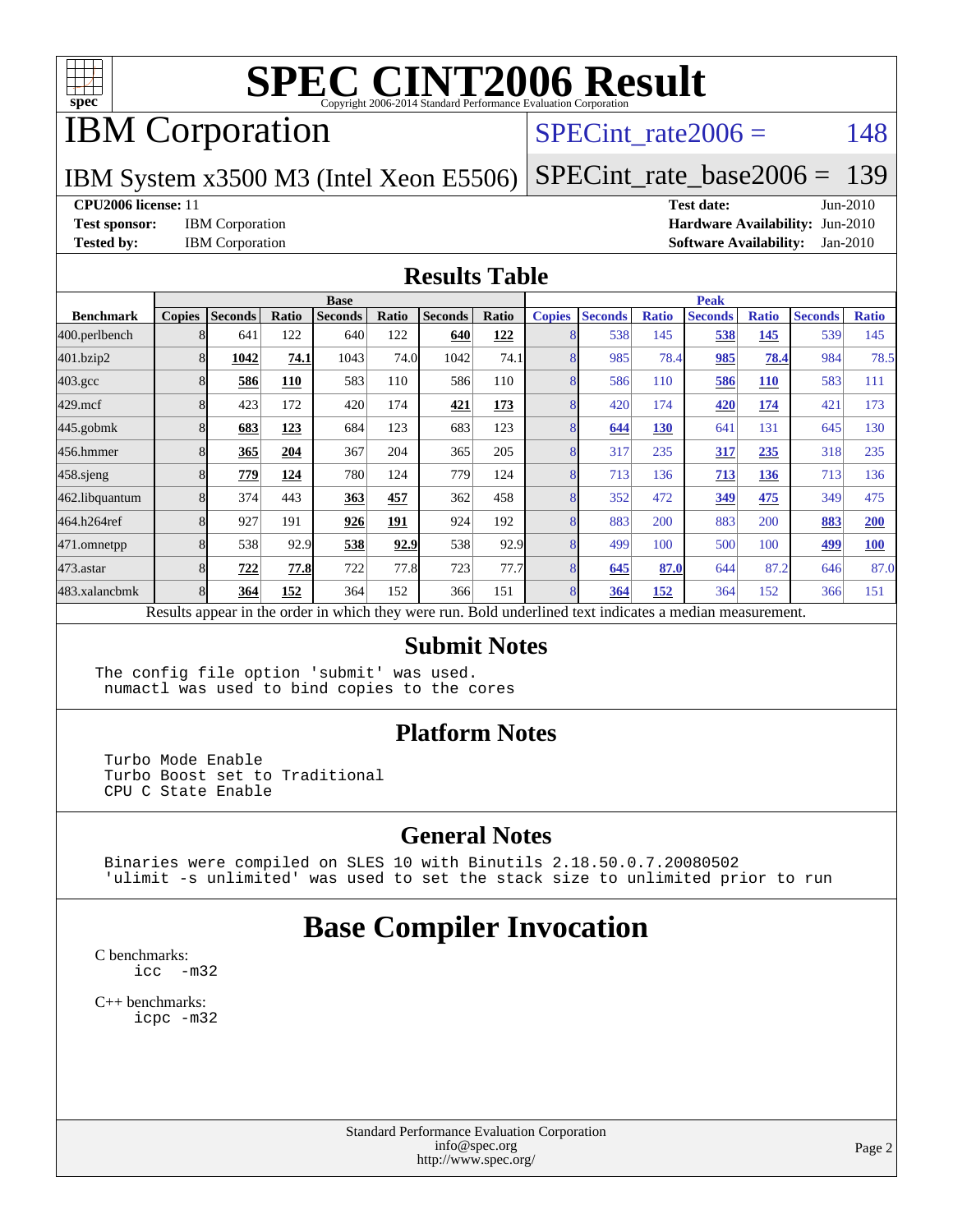

IBM Corporation

 $SPECTnt_rate2006 = 148$ 

IBM System x3500 M3 (Intel Xeon E5506) [SPECint\\_rate\\_base2006 =](http://www.spec.org/auto/cpu2006/Docs/result-fields.html#SPECintratebase2006) 139

**[Test sponsor:](http://www.spec.org/auto/cpu2006/Docs/result-fields.html#Testsponsor)** IBM Corporation **[Hardware Availability:](http://www.spec.org/auto/cpu2006/Docs/result-fields.html#HardwareAvailability)** Jun-2010 **[Tested by:](http://www.spec.org/auto/cpu2006/Docs/result-fields.html#Testedby)** IBM Corporation **[Software Availability:](http://www.spec.org/auto/cpu2006/Docs/result-fields.html#SoftwareAvailability)** Jan-2010

**[CPU2006 license:](http://www.spec.org/auto/cpu2006/Docs/result-fields.html#CPU2006license)** 11 **[Test date:](http://www.spec.org/auto/cpu2006/Docs/result-fields.html#Testdate)** Jun-2010

#### **[Base Portability Flags](http://www.spec.org/auto/cpu2006/Docs/result-fields.html#BasePortabilityFlags)**

 400.perlbench: [-DSPEC\\_CPU\\_LINUX\\_IA32](http://www.spec.org/cpu2006/results/res2010q3/cpu2006-20100621-11814.flags.html#b400.perlbench_baseCPORTABILITY_DSPEC_CPU_LINUX_IA32) 462.libquantum: [-DSPEC\\_CPU\\_LINUX](http://www.spec.org/cpu2006/results/res2010q3/cpu2006-20100621-11814.flags.html#b462.libquantum_baseCPORTABILITY_DSPEC_CPU_LINUX) 483.xalancbmk: [-DSPEC\\_CPU\\_LINUX](http://www.spec.org/cpu2006/results/res2010q3/cpu2006-20100621-11814.flags.html#b483.xalancbmk_baseCXXPORTABILITY_DSPEC_CPU_LINUX)

**[Base Optimization Flags](http://www.spec.org/auto/cpu2006/Docs/result-fields.html#BaseOptimizationFlags)**

[C benchmarks](http://www.spec.org/auto/cpu2006/Docs/result-fields.html#Cbenchmarks):

[-xSSE4.2](http://www.spec.org/cpu2006/results/res2010q3/cpu2006-20100621-11814.flags.html#user_CCbase_f-xSSE42_f91528193cf0b216347adb8b939d4107) [-ipo](http://www.spec.org/cpu2006/results/res2010q3/cpu2006-20100621-11814.flags.html#user_CCbase_f-ipo) [-O3](http://www.spec.org/cpu2006/results/res2010q3/cpu2006-20100621-11814.flags.html#user_CCbase_f-O3) [-no-prec-div](http://www.spec.org/cpu2006/results/res2010q3/cpu2006-20100621-11814.flags.html#user_CCbase_f-no-prec-div) [-static](http://www.spec.org/cpu2006/results/res2010q3/cpu2006-20100621-11814.flags.html#user_CCbase_f-static) [-opt-prefetch](http://www.spec.org/cpu2006/results/res2010q3/cpu2006-20100621-11814.flags.html#user_CCbase_f-opt-prefetch)

[C++ benchmarks:](http://www.spec.org/auto/cpu2006/Docs/result-fields.html#CXXbenchmarks)

[-xSSE4.2](http://www.spec.org/cpu2006/results/res2010q3/cpu2006-20100621-11814.flags.html#user_CXXbase_f-xSSE42_f91528193cf0b216347adb8b939d4107) [-ipo](http://www.spec.org/cpu2006/results/res2010q3/cpu2006-20100621-11814.flags.html#user_CXXbase_f-ipo) [-O3](http://www.spec.org/cpu2006/results/res2010q3/cpu2006-20100621-11814.flags.html#user_CXXbase_f-O3) [-no-prec-div](http://www.spec.org/cpu2006/results/res2010q3/cpu2006-20100621-11814.flags.html#user_CXXbase_f-no-prec-div) [-opt-prefetch](http://www.spec.org/cpu2006/results/res2010q3/cpu2006-20100621-11814.flags.html#user_CXXbase_f-opt-prefetch) [-Wl,-z,muldefs](http://www.spec.org/cpu2006/results/res2010q3/cpu2006-20100621-11814.flags.html#user_CXXbase_link_force_multiple1_74079c344b956b9658436fd1b6dd3a8a) [-L/home/cmplr/usr3/alrahate/cpu2006.1.1.ic11.1/libic11.1-32bit -lsmartheap](http://www.spec.org/cpu2006/results/res2010q3/cpu2006-20100621-11814.flags.html#user_CXXbase_SmartHeap_d86dffe4a79b79ef8890d5cce17030c3)

#### **[Base Other Flags](http://www.spec.org/auto/cpu2006/Docs/result-fields.html#BaseOtherFlags)**

[C benchmarks](http://www.spec.org/auto/cpu2006/Docs/result-fields.html#Cbenchmarks):

403.gcc: [-Dalloca=\\_alloca](http://www.spec.org/cpu2006/results/res2010q3/cpu2006-20100621-11814.flags.html#b403.gcc_baseEXTRA_CFLAGS_Dalloca_be3056838c12de2578596ca5467af7f3)

#### **[Peak Compiler Invocation](http://www.spec.org/auto/cpu2006/Docs/result-fields.html#PeakCompilerInvocation)**

[C benchmarks \(except as noted below\)](http://www.spec.org/auto/cpu2006/Docs/result-fields.html#Cbenchmarksexceptasnotedbelow):

[icc -m32](http://www.spec.org/cpu2006/results/res2010q3/cpu2006-20100621-11814.flags.html#user_CCpeak_intel_icc_32bit_5ff4a39e364c98233615fdd38438c6f2)

401.bzip2: [icc -m64](http://www.spec.org/cpu2006/results/res2010q3/cpu2006-20100621-11814.flags.html#user_peakCCLD401_bzip2_intel_icc_64bit_bda6cc9af1fdbb0edc3795bac97ada53)

456.hmmer: [icc -m64](http://www.spec.org/cpu2006/results/res2010q3/cpu2006-20100621-11814.flags.html#user_peakCCLD456_hmmer_intel_icc_64bit_bda6cc9af1fdbb0edc3795bac97ada53)

458.sjeng: [icc -m64](http://www.spec.org/cpu2006/results/res2010q3/cpu2006-20100621-11814.flags.html#user_peakCCLD458_sjeng_intel_icc_64bit_bda6cc9af1fdbb0edc3795bac97ada53)

462.libquantum: [icc -m64](http://www.spec.org/cpu2006/results/res2010q3/cpu2006-20100621-11814.flags.html#user_peakCCLD462_libquantum_intel_icc_64bit_bda6cc9af1fdbb0edc3795bac97ada53)

[C++ benchmarks \(except as noted below\):](http://www.spec.org/auto/cpu2006/Docs/result-fields.html#CXXbenchmarksexceptasnotedbelow) [icpc -m32](http://www.spec.org/cpu2006/results/res2010q3/cpu2006-20100621-11814.flags.html#user_CXXpeak_intel_icpc_32bit_4e5a5ef1a53fd332b3c49e69c3330699)

473.astar: [icpc -m64](http://www.spec.org/cpu2006/results/res2010q3/cpu2006-20100621-11814.flags.html#user_peakCXXLD473_astar_intel_icpc_64bit_fc66a5337ce925472a5c54ad6a0de310)

### **[Peak Portability Flags](http://www.spec.org/auto/cpu2006/Docs/result-fields.html#PeakPortabilityFlags)**

 400.perlbench: [-DSPEC\\_CPU\\_LINUX\\_IA32](http://www.spec.org/cpu2006/results/res2010q3/cpu2006-20100621-11814.flags.html#b400.perlbench_peakCPORTABILITY_DSPEC_CPU_LINUX_IA32) 401.bzip2: [-DSPEC\\_CPU\\_LP64](http://www.spec.org/cpu2006/results/res2010q3/cpu2006-20100621-11814.flags.html#suite_peakCPORTABILITY401_bzip2_DSPEC_CPU_LP64)

Continued on next page

Standard Performance Evaluation Corporation [info@spec.org](mailto:info@spec.org) <http://www.spec.org/>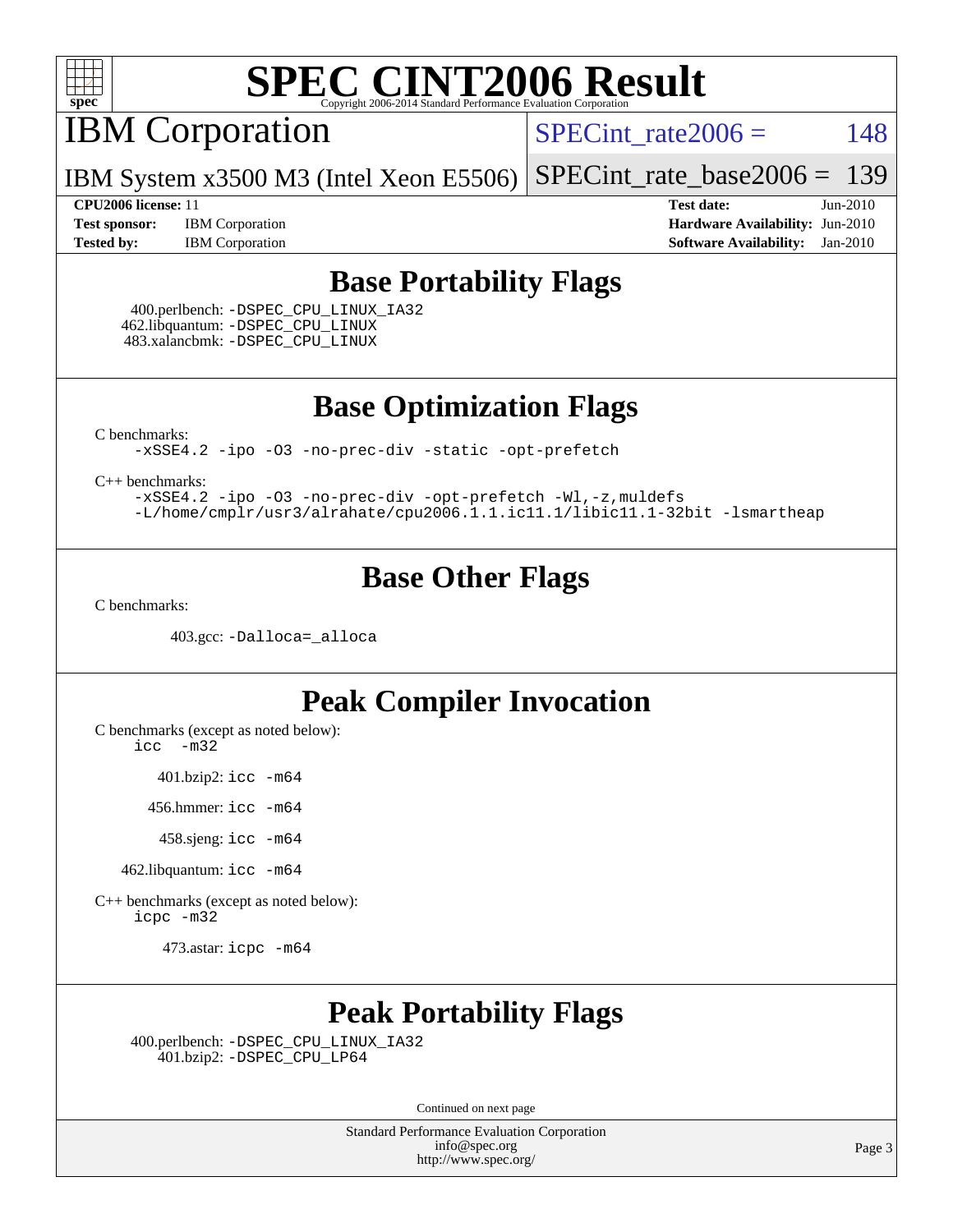

IBM Corporation

SPECint rate $2006 = 148$ 

IBM System x3500 M3 (Intel Xeon E5506) [SPECint\\_rate\\_base2006 =](http://www.spec.org/auto/cpu2006/Docs/result-fields.html#SPECintratebase2006) 139

**[Test sponsor:](http://www.spec.org/auto/cpu2006/Docs/result-fields.html#Testsponsor)** IBM Corporation **[Hardware Availability:](http://www.spec.org/auto/cpu2006/Docs/result-fields.html#HardwareAvailability)** Jun-2010 **[Tested by:](http://www.spec.org/auto/cpu2006/Docs/result-fields.html#Testedby)** IBM Corporation **[Software Availability:](http://www.spec.org/auto/cpu2006/Docs/result-fields.html#SoftwareAvailability)** Jan-2010

**[CPU2006 license:](http://www.spec.org/auto/cpu2006/Docs/result-fields.html#CPU2006license)** 11 **[Test date:](http://www.spec.org/auto/cpu2006/Docs/result-fields.html#Testdate)** Jun-2010

### **[Peak Portability Flags \(Continued\)](http://www.spec.org/auto/cpu2006/Docs/result-fields.html#PeakPortabilityFlags)**

 456.hmmer: [-DSPEC\\_CPU\\_LP64](http://www.spec.org/cpu2006/results/res2010q3/cpu2006-20100621-11814.flags.html#suite_peakCPORTABILITY456_hmmer_DSPEC_CPU_LP64) 458.sjeng: [-DSPEC\\_CPU\\_LP64](http://www.spec.org/cpu2006/results/res2010q3/cpu2006-20100621-11814.flags.html#suite_peakCPORTABILITY458_sjeng_DSPEC_CPU_LP64) 462.libquantum: [-DSPEC\\_CPU\\_LP64](http://www.spec.org/cpu2006/results/res2010q3/cpu2006-20100621-11814.flags.html#suite_peakCPORTABILITY462_libquantum_DSPEC_CPU_LP64) [-DSPEC\\_CPU\\_LINUX](http://www.spec.org/cpu2006/results/res2010q3/cpu2006-20100621-11814.flags.html#b462.libquantum_peakCPORTABILITY_DSPEC_CPU_LINUX) 473.astar: [-DSPEC\\_CPU\\_LP64](http://www.spec.org/cpu2006/results/res2010q3/cpu2006-20100621-11814.flags.html#suite_peakCXXPORTABILITY473_astar_DSPEC_CPU_LP64) 483.xalancbmk: [-DSPEC\\_CPU\\_LINUX](http://www.spec.org/cpu2006/results/res2010q3/cpu2006-20100621-11814.flags.html#b483.xalancbmk_peakCXXPORTABILITY_DSPEC_CPU_LINUX)

### **[Peak Optimization Flags](http://www.spec.org/auto/cpu2006/Docs/result-fields.html#PeakOptimizationFlags)**

[C benchmarks](http://www.spec.org/auto/cpu2006/Docs/result-fields.html#Cbenchmarks):

Standard Performance Evaluation Corporation [info@spec.org](mailto:info@spec.org) <http://www.spec.org/> Page 4 400.perlbench: [-xSSE4.2](http://www.spec.org/cpu2006/results/res2010q3/cpu2006-20100621-11814.flags.html#user_peakPASS2_CFLAGSPASS2_LDCFLAGS400_perlbench_f-xSSE42_f91528193cf0b216347adb8b939d4107)(pass 2) [-prof-gen](http://www.spec.org/cpu2006/results/res2010q3/cpu2006-20100621-11814.flags.html#user_peakPASS1_CFLAGSPASS1_LDCFLAGS400_perlbench_prof_gen_e43856698f6ca7b7e442dfd80e94a8fc)(pass 1) [-ipo](http://www.spec.org/cpu2006/results/res2010q3/cpu2006-20100621-11814.flags.html#user_peakPASS2_CFLAGSPASS2_LDCFLAGS400_perlbench_f-ipo)(pass 2) [-O3](http://www.spec.org/cpu2006/results/res2010q3/cpu2006-20100621-11814.flags.html#user_peakPASS2_CFLAGSPASS2_LDCFLAGS400_perlbench_f-O3)(pass 2) [-no-prec-div](http://www.spec.org/cpu2006/results/res2010q3/cpu2006-20100621-11814.flags.html#user_peakPASS2_CFLAGSPASS2_LDCFLAGS400_perlbench_f-no-prec-div)(pass 2) [-static](http://www.spec.org/cpu2006/results/res2010q3/cpu2006-20100621-11814.flags.html#user_peakPASS2_CFLAGSPASS2_LDCFLAGS400_perlbench_f-static)(pass 2) [-prof-use](http://www.spec.org/cpu2006/results/res2010q3/cpu2006-20100621-11814.flags.html#user_peakPASS2_CFLAGSPASS2_LDCFLAGS400_perlbench_prof_use_bccf7792157ff70d64e32fe3e1250b55)(pass 2) [-ansi-alias](http://www.spec.org/cpu2006/results/res2010q3/cpu2006-20100621-11814.flags.html#user_peakCOPTIMIZE400_perlbench_f-ansi-alias) 401.bzip2: [-xSSE4.2](http://www.spec.org/cpu2006/results/res2010q3/cpu2006-20100621-11814.flags.html#user_peakPASS2_CFLAGSPASS2_LDCFLAGS401_bzip2_f-xSSE42_f91528193cf0b216347adb8b939d4107)(pass 2) [-prof-gen](http://www.spec.org/cpu2006/results/res2010q3/cpu2006-20100621-11814.flags.html#user_peakPASS1_CFLAGSPASS1_LDCFLAGS401_bzip2_prof_gen_e43856698f6ca7b7e442dfd80e94a8fc)(pass 1) [-ipo](http://www.spec.org/cpu2006/results/res2010q3/cpu2006-20100621-11814.flags.html#user_peakPASS2_CFLAGSPASS2_LDCFLAGS401_bzip2_f-ipo)(pass 2) [-O3](http://www.spec.org/cpu2006/results/res2010q3/cpu2006-20100621-11814.flags.html#user_peakPASS2_CFLAGSPASS2_LDCFLAGS401_bzip2_f-O3)(pass 2) [-no-prec-div](http://www.spec.org/cpu2006/results/res2010q3/cpu2006-20100621-11814.flags.html#user_peakPASS2_CFLAGSPASS2_LDCFLAGS401_bzip2_f-no-prec-div)(pass 2) [-static](http://www.spec.org/cpu2006/results/res2010q3/cpu2006-20100621-11814.flags.html#user_peakPASS2_CFLAGSPASS2_LDCFLAGS401_bzip2_f-static)(pass 2) [-prof-use](http://www.spec.org/cpu2006/results/res2010q3/cpu2006-20100621-11814.flags.html#user_peakPASS2_CFLAGSPASS2_LDCFLAGS401_bzip2_prof_use_bccf7792157ff70d64e32fe3e1250b55)(pass 2) [-opt-prefetch](http://www.spec.org/cpu2006/results/res2010q3/cpu2006-20100621-11814.flags.html#user_peakCOPTIMIZE401_bzip2_f-opt-prefetch) [-ansi-alias](http://www.spec.org/cpu2006/results/res2010q3/cpu2006-20100621-11814.flags.html#user_peakCOPTIMIZE401_bzip2_f-ansi-alias) [-auto-ilp32](http://www.spec.org/cpu2006/results/res2010q3/cpu2006-20100621-11814.flags.html#user_peakCOPTIMIZE401_bzip2_f-auto-ilp32) 403.gcc: [-xSSE4.2](http://www.spec.org/cpu2006/results/res2010q3/cpu2006-20100621-11814.flags.html#user_peakCOPTIMIZE403_gcc_f-xSSE42_f91528193cf0b216347adb8b939d4107) [-ipo](http://www.spec.org/cpu2006/results/res2010q3/cpu2006-20100621-11814.flags.html#user_peakCOPTIMIZE403_gcc_f-ipo) [-O3](http://www.spec.org/cpu2006/results/res2010q3/cpu2006-20100621-11814.flags.html#user_peakCOPTIMIZE403_gcc_f-O3) [-no-prec-div](http://www.spec.org/cpu2006/results/res2010q3/cpu2006-20100621-11814.flags.html#user_peakCOPTIMIZE403_gcc_f-no-prec-div) [-static](http://www.spec.org/cpu2006/results/res2010q3/cpu2006-20100621-11814.flags.html#user_peakCOPTIMIZE403_gcc_f-static) 429.mcf: [-xSSE4.2](http://www.spec.org/cpu2006/results/res2010q3/cpu2006-20100621-11814.flags.html#user_peakCOPTIMIZE429_mcf_f-xSSE42_f91528193cf0b216347adb8b939d4107) [-ipo](http://www.spec.org/cpu2006/results/res2010q3/cpu2006-20100621-11814.flags.html#user_peakCOPTIMIZE429_mcf_f-ipo) [-O3](http://www.spec.org/cpu2006/results/res2010q3/cpu2006-20100621-11814.flags.html#user_peakCOPTIMIZE429_mcf_f-O3) [-no-prec-div](http://www.spec.org/cpu2006/results/res2010q3/cpu2006-20100621-11814.flags.html#user_peakCOPTIMIZE429_mcf_f-no-prec-div) [-static](http://www.spec.org/cpu2006/results/res2010q3/cpu2006-20100621-11814.flags.html#user_peakCOPTIMIZE429_mcf_f-static) [-opt-prefetch](http://www.spec.org/cpu2006/results/res2010q3/cpu2006-20100621-11814.flags.html#user_peakCOPTIMIZE429_mcf_f-opt-prefetch) 445.gobmk: [-xSSE4.2](http://www.spec.org/cpu2006/results/res2010q3/cpu2006-20100621-11814.flags.html#user_peakPASS2_CFLAGSPASS2_LDCFLAGS445_gobmk_f-xSSE42_f91528193cf0b216347adb8b939d4107)(pass 2) [-prof-gen](http://www.spec.org/cpu2006/results/res2010q3/cpu2006-20100621-11814.flags.html#user_peakPASS1_CFLAGSPASS1_LDCFLAGS445_gobmk_prof_gen_e43856698f6ca7b7e442dfd80e94a8fc)(pass 1) [-prof-use](http://www.spec.org/cpu2006/results/res2010q3/cpu2006-20100621-11814.flags.html#user_peakPASS2_CFLAGSPASS2_LDCFLAGS445_gobmk_prof_use_bccf7792157ff70d64e32fe3e1250b55)(pass 2) [-O2](http://www.spec.org/cpu2006/results/res2010q3/cpu2006-20100621-11814.flags.html#user_peakCOPTIMIZE445_gobmk_f-O2) [-ipo](http://www.spec.org/cpu2006/results/res2010q3/cpu2006-20100621-11814.flags.html#user_peakCOPTIMIZE445_gobmk_f-ipo) [-no-prec-div](http://www.spec.org/cpu2006/results/res2010q3/cpu2006-20100621-11814.flags.html#user_peakCOPTIMIZE445_gobmk_f-no-prec-div) [-ansi-alias](http://www.spec.org/cpu2006/results/res2010q3/cpu2006-20100621-11814.flags.html#user_peakCOPTIMIZE445_gobmk_f-ansi-alias) 456.hmmer: [-xSSE4.2](http://www.spec.org/cpu2006/results/res2010q3/cpu2006-20100621-11814.flags.html#user_peakCOPTIMIZE456_hmmer_f-xSSE42_f91528193cf0b216347adb8b939d4107) [-ipo](http://www.spec.org/cpu2006/results/res2010q3/cpu2006-20100621-11814.flags.html#user_peakCOPTIMIZE456_hmmer_f-ipo) [-O3](http://www.spec.org/cpu2006/results/res2010q3/cpu2006-20100621-11814.flags.html#user_peakCOPTIMIZE456_hmmer_f-O3) [-no-prec-div](http://www.spec.org/cpu2006/results/res2010q3/cpu2006-20100621-11814.flags.html#user_peakCOPTIMIZE456_hmmer_f-no-prec-div) [-static](http://www.spec.org/cpu2006/results/res2010q3/cpu2006-20100621-11814.flags.html#user_peakCOPTIMIZE456_hmmer_f-static) [-unroll2](http://www.spec.org/cpu2006/results/res2010q3/cpu2006-20100621-11814.flags.html#user_peakCOPTIMIZE456_hmmer_f-unroll_784dae83bebfb236979b41d2422d7ec2) [-ansi-alias](http://www.spec.org/cpu2006/results/res2010q3/cpu2006-20100621-11814.flags.html#user_peakCOPTIMIZE456_hmmer_f-ansi-alias) [-auto-ilp32](http://www.spec.org/cpu2006/results/res2010q3/cpu2006-20100621-11814.flags.html#user_peakCOPTIMIZE456_hmmer_f-auto-ilp32) 458.sjeng: [-xSSE4.2](http://www.spec.org/cpu2006/results/res2010q3/cpu2006-20100621-11814.flags.html#user_peakPASS2_CFLAGSPASS2_LDCFLAGS458_sjeng_f-xSSE42_f91528193cf0b216347adb8b939d4107)(pass 2) [-prof-gen](http://www.spec.org/cpu2006/results/res2010q3/cpu2006-20100621-11814.flags.html#user_peakPASS1_CFLAGSPASS1_LDCFLAGS458_sjeng_prof_gen_e43856698f6ca7b7e442dfd80e94a8fc)(pass 1) [-ipo](http://www.spec.org/cpu2006/results/res2010q3/cpu2006-20100621-11814.flags.html#user_peakPASS2_CFLAGSPASS2_LDCFLAGS458_sjeng_f-ipo)(pass 2) [-O3](http://www.spec.org/cpu2006/results/res2010q3/cpu2006-20100621-11814.flags.html#user_peakPASS2_CFLAGSPASS2_LDCFLAGS458_sjeng_f-O3)(pass 2) [-no-prec-div](http://www.spec.org/cpu2006/results/res2010q3/cpu2006-20100621-11814.flags.html#user_peakPASS2_CFLAGSPASS2_LDCFLAGS458_sjeng_f-no-prec-div)(pass 2) [-static](http://www.spec.org/cpu2006/results/res2010q3/cpu2006-20100621-11814.flags.html#user_peakPASS2_CFLAGSPASS2_LDCFLAGS458_sjeng_f-static)(pass 2) [-prof-use](http://www.spec.org/cpu2006/results/res2010q3/cpu2006-20100621-11814.flags.html#user_peakPASS2_CFLAGSPASS2_LDCFLAGS458_sjeng_prof_use_bccf7792157ff70d64e32fe3e1250b55)(pass 2) [-unroll4](http://www.spec.org/cpu2006/results/res2010q3/cpu2006-20100621-11814.flags.html#user_peakCOPTIMIZE458_sjeng_f-unroll_4e5e4ed65b7fd20bdcd365bec371b81f) [-auto-ilp32](http://www.spec.org/cpu2006/results/res2010q3/cpu2006-20100621-11814.flags.html#user_peakCOPTIMIZE458_sjeng_f-auto-ilp32) 462.libquantum: [-xSSE4.2](http://www.spec.org/cpu2006/results/res2010q3/cpu2006-20100621-11814.flags.html#user_peakCOPTIMIZE462_libquantum_f-xSSE42_f91528193cf0b216347adb8b939d4107) [-ipo](http://www.spec.org/cpu2006/results/res2010q3/cpu2006-20100621-11814.flags.html#user_peakCOPTIMIZE462_libquantum_f-ipo) [-O3](http://www.spec.org/cpu2006/results/res2010q3/cpu2006-20100621-11814.flags.html#user_peakCOPTIMIZE462_libquantum_f-O3) [-no-prec-div](http://www.spec.org/cpu2006/results/res2010q3/cpu2006-20100621-11814.flags.html#user_peakCOPTIMIZE462_libquantum_f-no-prec-div) [-static](http://www.spec.org/cpu2006/results/res2010q3/cpu2006-20100621-11814.flags.html#user_peakCOPTIMIZE462_libquantum_f-static) [-auto-ilp32](http://www.spec.org/cpu2006/results/res2010q3/cpu2006-20100621-11814.flags.html#user_peakCOPTIMIZE462_libquantum_f-auto-ilp32) [-opt-prefetch](http://www.spec.org/cpu2006/results/res2010q3/cpu2006-20100621-11814.flags.html#user_peakCOPTIMIZE462_libquantum_f-opt-prefetch) 464.h264ref: [-xSSE4.2](http://www.spec.org/cpu2006/results/res2010q3/cpu2006-20100621-11814.flags.html#user_peakPASS2_CFLAGSPASS2_LDCFLAGS464_h264ref_f-xSSE42_f91528193cf0b216347adb8b939d4107)(pass 2) [-prof-gen](http://www.spec.org/cpu2006/results/res2010q3/cpu2006-20100621-11814.flags.html#user_peakPASS1_CFLAGSPASS1_LDCFLAGS464_h264ref_prof_gen_e43856698f6ca7b7e442dfd80e94a8fc)(pass 1) [-ipo](http://www.spec.org/cpu2006/results/res2010q3/cpu2006-20100621-11814.flags.html#user_peakPASS2_CFLAGSPASS2_LDCFLAGS464_h264ref_f-ipo)(pass 2) [-O3](http://www.spec.org/cpu2006/results/res2010q3/cpu2006-20100621-11814.flags.html#user_peakPASS2_CFLAGSPASS2_LDCFLAGS464_h264ref_f-O3)(pass 2) [-no-prec-div](http://www.spec.org/cpu2006/results/res2010q3/cpu2006-20100621-11814.flags.html#user_peakPASS2_CFLAGSPASS2_LDCFLAGS464_h264ref_f-no-prec-div)(pass 2) [-static](http://www.spec.org/cpu2006/results/res2010q3/cpu2006-20100621-11814.flags.html#user_peakPASS2_CFLAGSPASS2_LDCFLAGS464_h264ref_f-static)(pass 2) [-prof-use](http://www.spec.org/cpu2006/results/res2010q3/cpu2006-20100621-11814.flags.html#user_peakPASS2_CFLAGSPASS2_LDCFLAGS464_h264ref_prof_use_bccf7792157ff70d64e32fe3e1250b55)(pass 2) [-unroll2](http://www.spec.org/cpu2006/results/res2010q3/cpu2006-20100621-11814.flags.html#user_peakCOPTIMIZE464_h264ref_f-unroll_784dae83bebfb236979b41d2422d7ec2) [-ansi-alias](http://www.spec.org/cpu2006/results/res2010q3/cpu2006-20100621-11814.flags.html#user_peakCOPTIMIZE464_h264ref_f-ansi-alias) [C++ benchmarks:](http://www.spec.org/auto/cpu2006/Docs/result-fields.html#CXXbenchmarks) 471.omnetpp: [-xSSE4.2](http://www.spec.org/cpu2006/results/res2010q3/cpu2006-20100621-11814.flags.html#user_peakPASS2_CXXFLAGSPASS2_LDCXXFLAGS471_omnetpp_f-xSSE42_f91528193cf0b216347adb8b939d4107)(pass 2) [-prof-gen](http://www.spec.org/cpu2006/results/res2010q3/cpu2006-20100621-11814.flags.html#user_peakPASS1_CXXFLAGSPASS1_LDCXXFLAGS471_omnetpp_prof_gen_e43856698f6ca7b7e442dfd80e94a8fc)(pass 1) [-ipo](http://www.spec.org/cpu2006/results/res2010q3/cpu2006-20100621-11814.flags.html#user_peakPASS2_CXXFLAGSPASS2_LDCXXFLAGS471_omnetpp_f-ipo)(pass 2) [-O3](http://www.spec.org/cpu2006/results/res2010q3/cpu2006-20100621-11814.flags.html#user_peakPASS2_CXXFLAGSPASS2_LDCXXFLAGS471_omnetpp_f-O3)(pass 2) [-no-prec-div](http://www.spec.org/cpu2006/results/res2010q3/cpu2006-20100621-11814.flags.html#user_peakPASS2_CXXFLAGSPASS2_LDCXXFLAGS471_omnetpp_f-no-prec-div)(pass 2) [-prof-use](http://www.spec.org/cpu2006/results/res2010q3/cpu2006-20100621-11814.flags.html#user_peakPASS2_CXXFLAGSPASS2_LDCXXFLAGS471_omnetpp_prof_use_bccf7792157ff70d64e32fe3e1250b55)(pass 2) [-ansi-alias](http://www.spec.org/cpu2006/results/res2010q3/cpu2006-20100621-11814.flags.html#user_peakCXXOPTIMIZE471_omnetpp_f-ansi-alias) [-opt-ra-region-strategy=block](http://www.spec.org/cpu2006/results/res2010q3/cpu2006-20100621-11814.flags.html#user_peakCXXOPTIMIZE471_omnetpp_f-opt-ra-region-strategy-block_a0a37c372d03933b2a18d4af463c1f69) [-Wl,-z,muldefs](http://www.spec.org/cpu2006/results/res2010q3/cpu2006-20100621-11814.flags.html#user_peakEXTRA_LDFLAGS471_omnetpp_link_force_multiple1_74079c344b956b9658436fd1b6dd3a8a) [-L/home/cmplr/usr3/alrahate/cpu2006.1.1.ic11.1/libic11.1-32bit -lsmartheap](http://www.spec.org/cpu2006/results/res2010q3/cpu2006-20100621-11814.flags.html#user_peakEXTRA_LIBS471_omnetpp_SmartHeap_d86dffe4a79b79ef8890d5cce17030c3)  $473.\text{astar: } -xSSE4$ .  $2(\text{pass 2})$   $-\text{prof-gen}(\text{pass 1})$   $-i\text{po}(\text{pass 2})$ [-O3](http://www.spec.org/cpu2006/results/res2010q3/cpu2006-20100621-11814.flags.html#user_peakPASS2_CXXFLAGSPASS2_LDCXXFLAGS473_astar_f-O3)(pass 2) [-no-prec-div](http://www.spec.org/cpu2006/results/res2010q3/cpu2006-20100621-11814.flags.html#user_peakPASS2_CXXFLAGSPASS2_LDCXXFLAGS473_astar_f-no-prec-div)(pass 2) [-prof-use](http://www.spec.org/cpu2006/results/res2010q3/cpu2006-20100621-11814.flags.html#user_peakPASS2_CXXFLAGSPASS2_LDCXXFLAGS473_astar_prof_use_bccf7792157ff70d64e32fe3e1250b55)(pass 2) [-ansi-alias](http://www.spec.org/cpu2006/results/res2010q3/cpu2006-20100621-11814.flags.html#user_peakCXXOPTIMIZE473_astar_f-ansi-alias) [-opt-ra-region-strategy=routine](http://www.spec.org/cpu2006/results/res2010q3/cpu2006-20100621-11814.flags.html#user_peakCXXOPTIMIZE473_astar_f-opt-ra-region-strategy-routine_ba086ea3b1d46a52e1238e2ca173ed44) [-Wl,-z,muldefs](http://www.spec.org/cpu2006/results/res2010q3/cpu2006-20100621-11814.flags.html#user_peakEXTRA_LDFLAGS473_astar_link_force_multiple1_74079c344b956b9658436fd1b6dd3a8a) Continued on next page